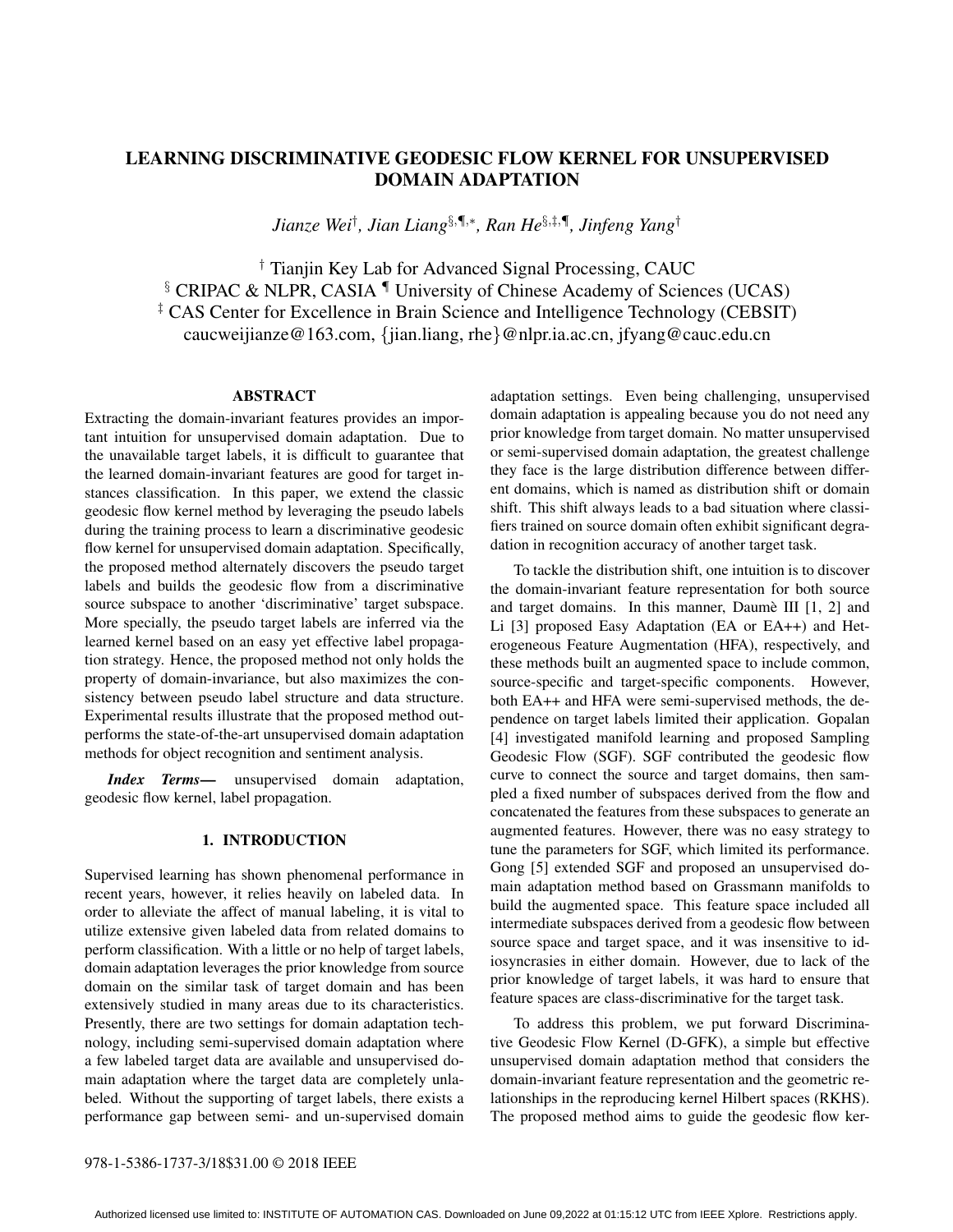nel learning toward a class-discriminative direction according to the geometric relationships, which is precious prior knowledge for unsupervised domain adaptation. The proposed D-GFK with two steps can be optimized by an alternative strategy. The first step is to learn the Geodesic Flow Kernel (GFK). According to the source basis and the current target basis, we compute the kernel for geodesic flow between source and target domains, which is almost similar to GFK [5]. The second step learns the target basis points on Grassmann manifold. It first estimates the pseudo labels for target data with the graph-based transition in RKHS, then utilizes them to generate a set of new target basis vectors which is better at classification than before. These two steps are executed alternately until convergence. The resulted kernel of D-GFK not only has a good property of domain-invariance, but also contains the geometric relationships between data from both domains. Moreover, the empirical experiments show that the proposed D-GFK can quickly converge within several iterations. The main contributions of this paper are summarized as follows: 1). We propose a better domain-invariant feature learning method to expect that the learned feature spaces are latently discriminative with the aid of pseudo labels. 2). Based on the kernel similarities on the learned invariant feature space, the label propagation method is natively utilized and shows the potential on domain-invariant feature learning. 3). The experimental results demonstrate that the proposed method outperforms state-of-the-art unsupervised domain adaptation methods on the visual and sentiment adaptation benchmarks.

The rest of this paper is organized as follows. In Section 2, we provide a brief review of related works, especially methods for specific domain or tasks. Section 3 presents our proposed method and algorithm. In Section 4, we give the introduction of datasets and the details of experimental evaluation. Finally, the conclusion is given in Section 5.

### 2. RELATED WORK

Recently, domain adaptation has drawn a widespread attention of researchers and become a hot research field, which is considered as an important direction in machine learning.

The most commonly used domain adaptation approaches can be classified into two categories, instance-based adaptation methods and feature-based adaptation methods. Instance-based adaptation methods weight the labeled source data to fit the distribution of target domain, then apply the classifier trained from the weighed source data to the target domain. TrAdaBoost [6] and Transfer Joint Matching (TJM) [7] can be attributed to this category. TrAdaBoost weights the source instances to filter out the data that is irrelevant to target domain, and TJM implements instance-weighting using a  $l_{2,1}$ -norm constraint to select sparse instances that can be reused on target domain.

For feature-based methods, some of them, like Transfer

Component Analysis (TCA) [8], Joint Distribution Analysis (JDA) [9], Subspace Alignment (SA) [10], CORrelation ALignment (CORAL) [11], Adaptation Regularization Transfer Learning (ARTL) [12], Balanced Distribution Adaptation (BDA) [13], Joint Geometrical and Statistical Alignment (JGSA) [14] etc., aim to map data into a common space to match the distribution of the source domain and that of the target domain. The others are to build an augmented space that contains original source and target spaces, and the representative work of this part includes EA++ , HFA, SGF and GFK.

Of particular relevance to our work is GFK, a domaininvariant feature representation which belongs to the second category. GFK extends SGF and overcomes the limitation of parameter tuning using a kernel-based framework. It uses all collections of d-dimensional subspaces from a smooth Riemannian manifold to represent data from source and target domain. The merit of this idea is that the feature representation of GFK covers the source domain, target domain and intermediate domains between source and target domain, guaranteeing the domain-invariance. However, the lack of target labels makes it difficult to ensure that the GFK feature is class-discriminative for target task.

#### 3. PROPOSED APPROACH

In this section, we begin with the definition of terminologies, then detail the proposed method.

The source data  $\mathbf{X}_s = [\mathbf{x}_1^s, \mathbf{x}_2^s, \dots, \mathbf{x}_{n_s}^s] \in \mathbb{R}^{D \times n_s}$ are drawn from the distribution  $P_s(x_s)$ , and  $X_t =$  $[\mathbf{x}_1^t, \mathbf{x}_2^t, \dots, \mathbf{x}_{n_t}^t] \in \mathbb{R}^{D \times n_t}$  denotes the target data drawn from the distribution  $P_t(x_t)$ , where D represents the feature dimensionality of the data,  $n_s$  and  $n_t$  are the number of samples from source and target domain respectively. For unsupervised domain adaptation, there are labeled data available from source domain  $\mathcal{D}_s = \{(\mathbf{x}_i, y_i)\}_{i=1}^{n_s}$  and unlabeled target instances  $\mathcal{D}_t = \{(\mathbf{x}_j)\}_{j=1}^{n_t}$  in the training stage. Assuming the feature space and label space are the same,  $\mathcal{X}_s = \mathcal{X}_t$  and  $\mathcal{Y}_s = \mathcal{Y}_t$ , while  $\mathcal{P}_s(X_s) \neq \mathcal{P}_t(X_t)$  due to the domain shift.

In this paper, all the matrices are written as uppercase bold, and lowercase letters bold for vectors.  $M_{ij}$  denotes the  $(i, j)$ -th element of matrix M. M<sup>-1</sup> and M<sup>T</sup> represent the inverse and transpose of M respectively.

#### 3.1. Revisiting GFK

In statistical learning, there is a basic assumption that data can be embedded in a low-dimensional linear subspace. One of the most typical examples is PCA [15], where the original data are mapped into a low-dimensional subspace. This mapping preserves the most important information of the original data and avoids influence from noise or other irrelevant features. The proposition of GFK is also based on this assumption. Here, we make a brief introduction, and details can be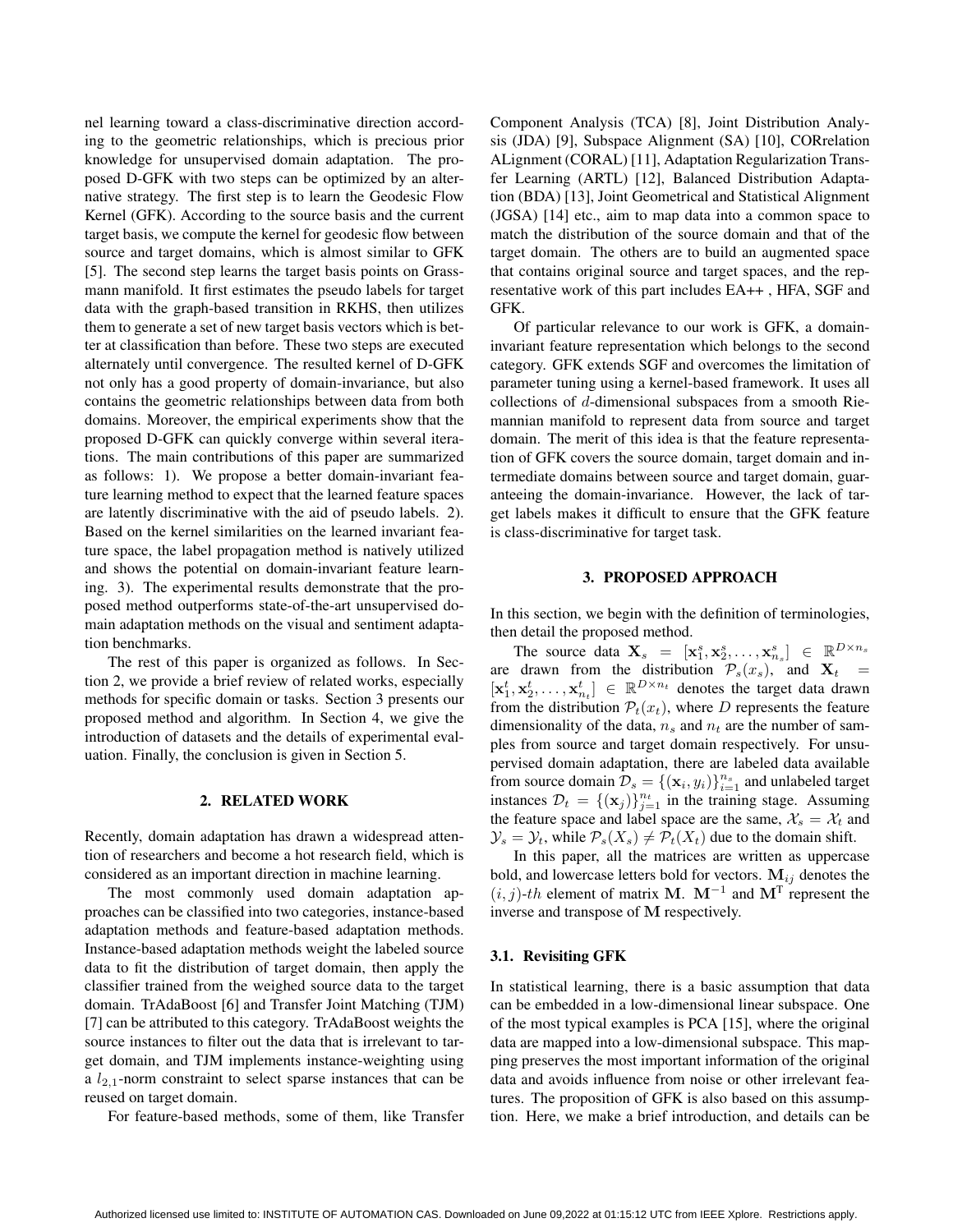found in [5].

Assume that the source and target dataset correspond to two points  $\mathbf{\Phi}(0)$  and  $\mathbf{\Phi}(1)$  on a Grassmann manifold.  $\mathbf{P}_s \in \mathbb{R}$  $\mathbb{R}^{D \times d}$  and  $\mathbf{P}_t \in \mathbb{R}^{D \times d}$  denote two sets of basis of the subspaces for the source and target domain.  $\mathbf{R}_s \in \mathbb{R}^{D \times (D-d)}$ presents the orthogonal complement to  $P_s$ , where d is the dimensionality of the subspace. Then we construct a geodesic flow [4, 5] between the two points and integrate an infinite number of subspaces along the flow  $\Phi(t)$ . This geodesic flow is parameterized as

$$
\begin{aligned} \n\Phi(t) &= \mathbf{P}_s \mathbf{U}_1 \mathbf{\Gamma}(t) - \mathbf{R}_s \mathbf{U}_2 \mathbf{\Sigma}(t) \\ \n&= \begin{bmatrix} \mathbf{P}_s & \mathbf{R}_s \end{bmatrix} \begin{bmatrix} \mathbf{U}_1 & 0 \\ 0 & \mathbf{U}_2 \end{bmatrix} \begin{bmatrix} \mathbf{\Gamma}(t) \\ \mathbf{\Sigma}(t) \end{bmatrix}, \n\end{aligned} \tag{1}
$$

where  $\mathbf{U}_1 \in \mathbb{R}^{D \times d}$  and  $\mathbf{U}_2 \in \mathbb{R}^{D \times d}$  are two orthonormal matrices, and can be computed by

$$
\mathbf{P}_S^{\mathrm{T}} \mathbf{P}_T = \mathbf{U}_1 \mathbf{\Gamma} \mathbf{V}^{\mathrm{T}}, \mathbf{R}_S^{\mathrm{T}} \mathbf{P}_T = -\mathbf{U}_2 \mathbf{\Sigma} \mathbf{V}^{\mathrm{T}}.
$$
 (2)

To ensure the domain-invariance, all subspace features are concatenated together to form the GFK feature  $z^{\infty}$ , and a kernel-based framework is implemented for optimization. The kernel matrix can be computed in a closed-form

$$
\mathbf{G} = \begin{bmatrix} \mathbf{P}_s \mathbf{U}_1 & \mathbf{R}_s \mathbf{U}_2 \end{bmatrix} \begin{bmatrix} \mathbf{\Lambda}_1 & \mathbf{\Lambda}_2 \\ \mathbf{\Lambda}_2 & \mathbf{\Lambda}_3 \end{bmatrix} \begin{bmatrix} \mathbf{U}_1^{\mathrm{T}} \mathbf{P}_s^{\mathrm{T}} \\ \mathbf{U}_2^{\mathrm{T}} \mathbf{R}_s^{\mathrm{T}} \end{bmatrix}, \quad (3)
$$

where  $\Lambda_1$ ,  $\Lambda_2$  and  $\Lambda_3$  are three diagonal matrices with elements

$$
\lambda_{1i} = 1 + \frac{\sin(2\theta_i)}{2\theta_i}, \lambda_{2i} = \frac{\cos(2\theta_i) - 1}{2\theta_i}, \lambda_{3i} = 1 - \frac{\sin(2\theta_i)}{2\theta_i}.
$$
\n(4)

With the help of GFK, the data from source and target domain can be embedded into a shared domain-invariant space.

#### 3.2. Label propagation with the kernel transition matrix

Since the target labels are unavailable, it is difficult to ensure that the target basis obtained in GFK is always classdiscriminative. To address this problem, [16, 17, 18] have obtained promising performance in semi-supervised learning by exploiting the geometric relationship of the data structure. Following their works, we propose a label propagation with the kernel transition matrix.

Regarding instances as different nodes in domaininvariant space, a node is more likely to have the same label as the nearest node. For  $x_t$ , there is a larger probability of having the same label with the nearest  $x_s$  in the support set  $\{(\mathbf{x}_{i}^{s})\}_{i=1}^{n_s}$ . In order to describe this probability, softlabel  $\mathbf{L} = \left[\mathbf{l}_1^{\mathrm{T}}, \mathbf{l}_2^{\mathrm{T}}, \ldots, \mathbf{l}_{n_s+n_t}^{\mathrm{T}}\right]^{\mathrm{T}} \in \mathbb{R}^{(n_s+n_t) \times c}$  is employed to present the label  $\left[\mathbf{y}_s^{\mathrm{T}}, \mathbf{y}_t^{\mathrm{T}}\right]^{\mathrm{T}}$ , and c is the number of categories. The index corresponding to the largest value in  $l_i$  is  $y_i^t$ . In our model,  $l_i$  can be expressed as

$$
\mathbf{l}_j = \sum_{i=1}^{n_s + n_t} h(\mathbf{x}_j, \mathbf{x}_i) \mathbf{l}_i,
$$
 (5)

where  $h(\mathbf{x}_j, \mathbf{x}_i)$  denotes the transfer probability from  $\mathbf{x}_i^s$  to  $\mathbf{x}_j^t$ . Here, we define  $h(\mathbf{x}_j, \mathbf{x}_i)$  as a normalized gaussion distance between  $\mathbf{z}_i^{\infty}$  and  $\mathbf{z}_j^{\infty}$ ,

$$
h(\mathbf{x}_j, \mathbf{x}_i) = \frac{\exp\left\{-\frac{(\mathbf{z}_i^{\infty} - \mathbf{z}_j^{\infty})^2}{\sigma^2}\right\}}{\sum_{i=1}^{n_s + n_t} \exp\left\{-\frac{(\mathbf{z}_i^{\infty} - \mathbf{z}_j^{\infty})^2}{\sigma^2}\right\}}
$$
  
= 
$$
\frac{\exp\left\{-\frac{(\mathbf{x}_i - \mathbf{x}_j)^T \mathbf{G}(\mathbf{x}_i - \mathbf{x}_j)}{\sigma^2}\right\}}{\sum_{i=1}^{n_s + n_t} \exp\left\{-\frac{(\mathbf{x}_i - \mathbf{x}_j)^T \mathbf{G}(\mathbf{x}_i - \mathbf{x}_j)}{\sigma^2}\right\}},
$$
(6)

where  $\sigma$  is the scale parameter that controls the transfer probability  $h(\mathbf{x}_i, \mathbf{x}_i)$ .

With above definition, the soft-label **L** can be computed in a matrix form

$$
\mathbf{L} = \begin{bmatrix} \sum_{i=1}^{n_s + n_t} h(\mathbf{x}_1, \mathbf{x}_i) \mathbf{l}_i \\ \vdots \\ \sum_{i=1}^{n_s + n_t} h(\mathbf{x}_{n_s + n_t}, \mathbf{x}_i) \mathbf{l}_i \end{bmatrix}
$$
  
= 
$$
\begin{bmatrix} h(\mathbf{x}_1, \mathbf{x}_1) & \cdots & h(\mathbf{x}_1, \mathbf{x}_{n_s + n_t}) \\ \vdots & & \vdots \\ h(\mathbf{x}_{n_s + n_t}, \mathbf{x}_1) & \cdots & h(\mathbf{x}_{n_s + n_t}, \mathbf{x}_{n_s + n_t}) \end{bmatrix} \begin{bmatrix} \mathbf{l}_1 \\ \vdots \\ \mathbf{l}_{n_s + n_t} \end{bmatrix}
$$
  
= 
$$
\mathbf{H}^{\mathrm{T}} \mathbf{L}, \tag{7}
$$

where **H** represents the probabilistic transition matrix and each element denotes  $\mathbf{H}_{ij} = h(\mathbf{x}_j, \mathbf{x}_i)$ . According to [16], L can converge to an unique fixed point within multiple iterations. Obtaining the pseudo labels for the target data, it is easy to obtain more class-discriminative target basis using Partial Least Squares (PLS) [19]. The complete learning algorithm is summarized in Algorithm 1.

Algorithm 1 Discriminative Geodesic Flow Kernel

**Input:** Source data  $\{X_s, y_s\}$  and target data  $X_t$ ,  $X = [X_s, X_t]$ ; subspace dimensionality d, scale parameter  $\sigma$ , # maximum iteration T.

**Output:** The kernel of D-GFK  $G$ ; classifier  $f$ .

- 1: Initializ the source basis  $P_s$  and the target basis  $P_t$  using PLS and PCA respectively.
- 2: while not converge and iter  $\leq T$  do
- 3: Compute G according to Eq. (2) and Eq (3).
- 4: Construct the probabilistic transition matrix H according to Eq. (6).
- 5: while not converge and iter  $\leq T$  do
- 6: Compute the soft label  $\bf{L}$  according to Eq. (7).
- 7: end while
- 8: Update the pseudo target labels  $y_t$ . Then update the target basis  $P_s$  using PLS
- 9: end while
- 10: Re-train a 1-NN classifier f on  $\{(\mathbf{x}_i, y_i)\}_{i=1}^{n_s}$ .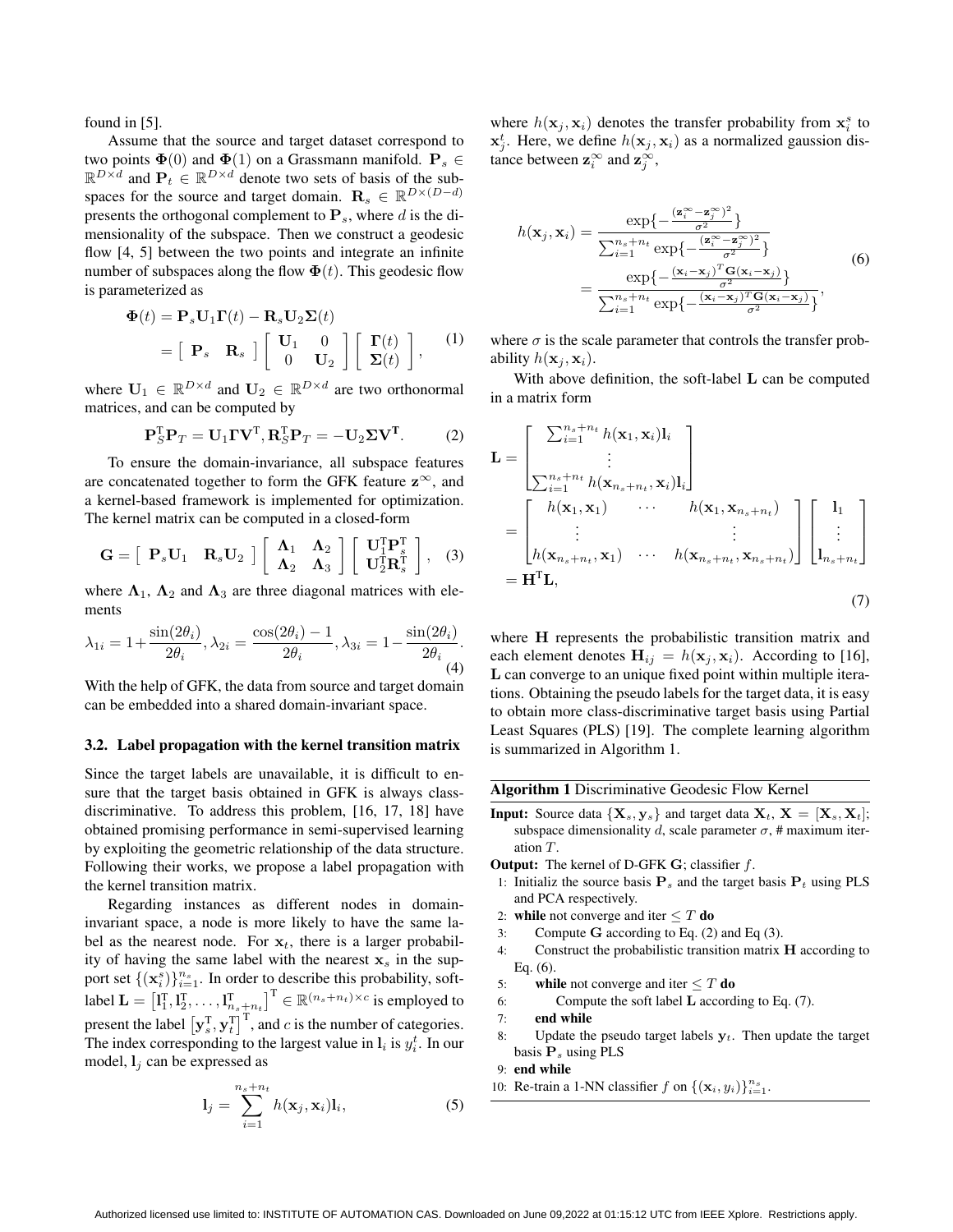### 4. EXPERIMENT

In this section, we compare our approach with several stateof-the-art unsupervised domain adaptation approaches on two real-world datasets.

### 4.1. Benchmarks

### *4.1.1. Office-Caltech Dataset*

The Office-Caltech dataset [5] is publically available in order to support the development of visual adaptation. We use this dataset for evaluating the performance of our method on object recognition. This dataset consists of four domains including Caltech  $(C)$ , Amazon  $(A)$ , Dslr  $(D)$ , and Webcam  $(W)$ . Each domain contains 10 categories, which are overlapped between the Office dataset and Caltech-256 dataset. The dataset employs SURF BoW histogram features to represent original images.

### *4.1.2. Multi-Domain Sentiment Dataset*

This dataset is collected by John Blitzer [20] and is a benchmark dataset for sentiment analysis or sentiment adaptation. The dataset includes the reviews about Kitchen appliances  $(K)$ , DVDs  $(D)$ , Books  $(B)$  and Electronics  $(E)$ , the reviews of each product can be regarded as data from the same domain. There are 1000 positive and 1000 negative instances on each domain. For facilitate comparison with recent studies, we follow the feature generation method from [21, 22], which exploits Marginalized Denoising Autoencoders (mSDA) [21] to improve the feature representations<sup>1</sup>.

### 4.2. Experiment setting

In order to evaluate the proposed D-GFK method, we compare it with eight methods of the literature, including 1) TCA  $[8] + NN$ ; 2) JDA  $[9] + NN$ ; 3) TJM  $[7] + NN$ ; 4) SA  $[10] +$ NN; 5) CORAL [11] + SVM; 6) GFK [5] + NN; 7) BDA [13] + NN; 8) JGSA [14] + NN. In Table 1, all the reported performance scores of the eight methods are directly collected from the authors' publication. In Table 2 and 3, the scores are gained by running the algorithms provided by the authors. We assume that these results are their best performance.

For different problems of domain adaptation, it is unreasonable to configure a unified set of hyper-parameters for them. In our proposed method, there are two hyperparameters, i.e. the subspace dimensionality  $d$  and the scale parameter  $\sigma$ . In our experiments, we set 1)  $d = 20$  and  $\sigma =$ 0.2 for the Office-Caltech dataset, 2)  $d = 10$  and  $\sigma = 0.5$  for the Multi-Domain Sentiment dataset. Moreover, the 'fulling training' protocol is adopted for each dataset, which means that all instances from source domain are used in training stage. In the experiment on the Office-Caltech dataset, we

also employ a widely adopted training protocol [5, 11], called 'splitting sampling'. For each domain adaptation task under this protocol, p instances per class from source domain are randomly sampled for training,  $p = 20$  for W, C, A and  $p = 8$ for D. Following the 20 publicly standard splits, the reported accuracy is the average accuracy of 20 splits.

### 4.3. Object recognition

Using 'fulling training' protocol, the classification accuracies of the proposed D-GFK method and the eight methods for comparison are listed in Table 1. In addition, the recognition results using 'splitting protocol' are given in Table 2. We highlight the highest accuracy for each task in bold.

In Table 1, we note that the proposed method outperforms the recently proposed unsupervised domain adaptation methods and reaches the overall accuracy of 50.24%. Compared with the result of GFK, the proposed method shows different levels of improvement in all tasks. We can also make a similar conclusion from Table 2, which reports the recognition result adopting 'splitting protocol'.

This improvement is achieved due to the fact that the geometric information plays a positive role in object recognition. Under the guide of the geometric information, the target basis is reconstructed, then the kernel matrix can be updated continuously along the correct direction.

#### 4.4. Sentiment adaptation

For sentiment adaptation problem, we compare the proposed method with the eight methods mentioned above. The detailed accuracies of all methods are reported in Table 3.

In Table 3, most of the methods have a significant improvement compared to no adaptation methods (i.e. LP and 1-NN), while our proposed method has the highest average accuracy, 74.05%. Besides, the improvement of D-GFK over GFK is up to 7.25%. This improvement benefits from the geometric relationship, maximizing consistency between estimated label structure and data structure in domain-invariant space. It should be noted that the using of geometric information also smooths the iteration and promotes convergence, as shown in Figure 1(c) and Figure 1(d).

#### 4.5. Parameter and convergence analysis

In order to find the optimal performance, we conduct parameter sensitivity analysis for our method. There are two parameters set in D-GFK, i.e. the subspace dimensionality  $d$  and the scale parameter  $\sigma$  for the transition matrix.

We implement our proposed D-GFK with different values of d. Figure 1(a) plots accuracy curves w.r.t different values of subspace dimensionality  $d$ , and  $d$  is chosen from the range of 0.1 to 1. In Figure 1(a), the accuracy curve for the Office-Caltech dataset is drawn in red, while the curve for the Multi-Domain Sentiment dataset is painted in blue. Both curves

<sup>&</sup>lt;sup>1</sup>https://github.com/GRAAL-Research/domain\_adversarial\_neural\_network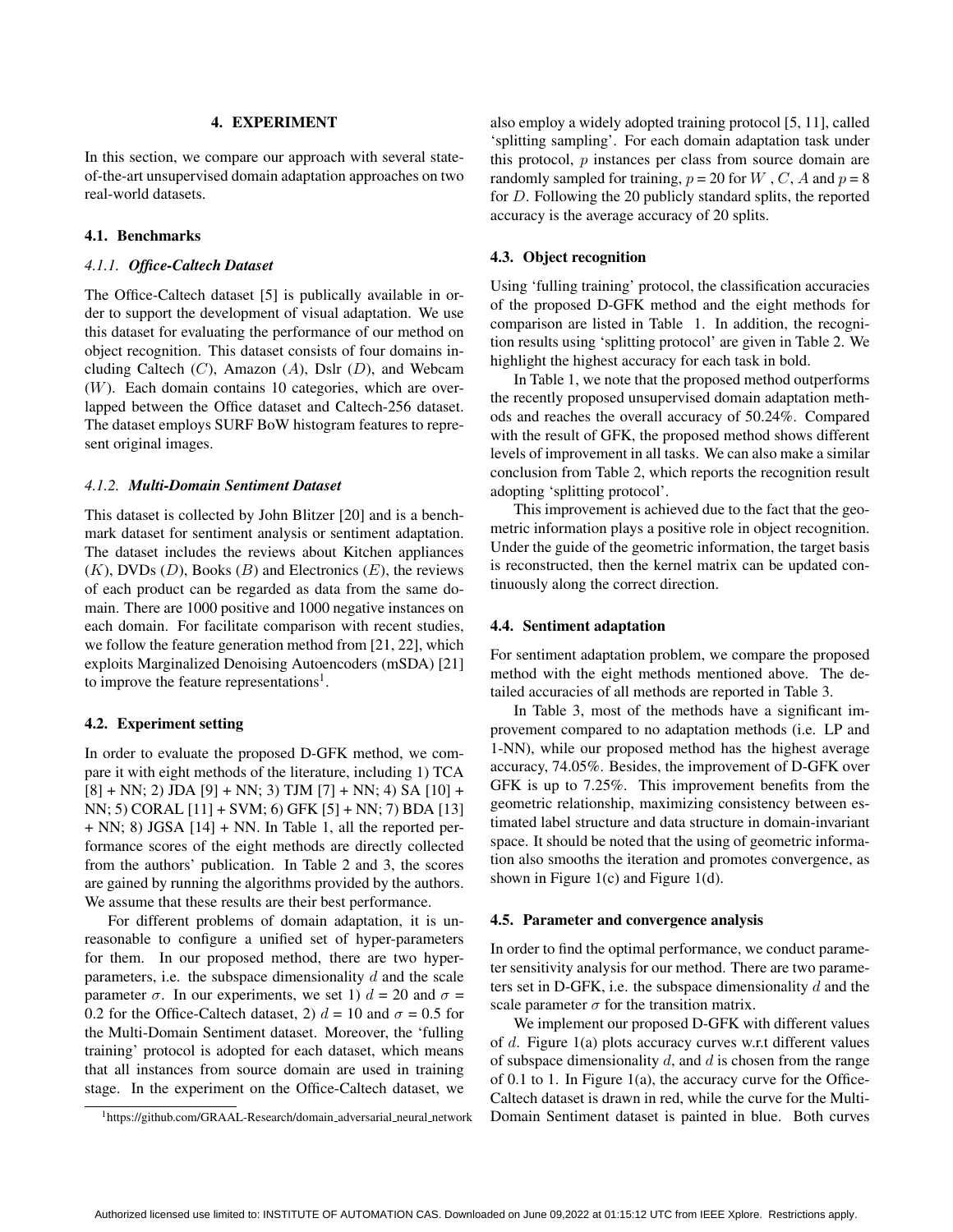| Datasets     | $C \rightarrow A$ | $C \rightarrow W$ | $C\rightarrow D$ | $A \rightarrow C$ | $A \rightarrow W$ | $A\rightarrow D$ | $W \rightarrow C$ | $W \rightarrow A$ | $W \rightarrow D$ | $D \rightarrow C$ | $D\rightarrow A$ | $D \rightarrow W$ | Avg.  |
|--------------|-------------------|-------------------|------------------|-------------------|-------------------|------------------|-------------------|-------------------|-------------------|-------------------|------------------|-------------------|-------|
| LP           | 19.42             | 20.34             | 19.11            | 19.79             | 28.14             | 24.84            | 12.11             | 20.46             | 55.41             | 16.21             | 27.14            | 63.05             | 27.17 |
| $1-NN$       | 23.70             | 25.76             | 25.48            | 25.00             | 29.83             | 25.48            | 19.86             | 22.96             | 59.24             | 26.27             | 28.50            | 63.39             | 31.37 |
| $TCA*$       | 45.82             | 31.19             | 34.39            | 42.39             | 36.27             | 33.76            | 29.39             | 28.91             | 89.17             | 30.72             | 31.00            | 86.10             | 43.26 |
| JDA          | 44.78             | 41.69             | 45.22            | 39.36             | 37.97             | 39.49            | 31.17             | 32.78             | 89.17             | 31.52             | 33.09            | 89.49             | 46.31 |
| <b>TJM</b>   | 46.76             | 38.98             | 44.59            | 39.45             | 42.03             | 45.22            | 30.19             | 29.96             | 89.17             | 31.43             | 32.78            | 85.42             | 46.33 |
| SА           | 39.00             | 36.80             | 39.60            | 35.30             | 38.60             | 37.60            | 32.30             | 37.40             | 80.30             | 32.40             | 38.00            | 83.60             | 44.24 |
| <b>CORAL</b> | 47.20             | 39.20             | 40.70            | 40.30             | 38.70             | 38.30            | 34.60             | 37.80             | 84.90             | 34.20             | 38.10            | 85.90             | 46.66 |
| $GFK^*$      | 46.03             | 36.95             | 40.76            | 40.69             | 36.95             | 40.13            | 24.76             | 27.56             | 85.35             | 29.30             | 28.71            | 80.34             | 43.13 |
| <b>BDA</b>   | 44.89             | 38.64             | 47.77            | 40.78             | 39.32             | 43.31            | 28.94             | 32.99             | 91.72             | 32.50             | 33.09            | 91.86             | 47.15 |
| <b>JGSA</b>  | 51.46             | 45.42             | 45.86            | 41.50             | 45.76             | 47.13            | 33.21             | 39.87             | 90.45             | 29.92             | 38.00            | 91.86             | 50.04 |
| D-GFK        | 54.38             | 46.44             | 49.68            | 45.68             | 41.69             | 46.50            | 35.08             | 38.62             | 90.45             | 32.06             | 38.10            | 84.41             | 50.26 |

Table 1: Recognition accuracies (%) on Office-Caltech dataset using the 'fulling training' protocol. Notation: Caltech:C; Amazon:A; Webcam:W; DSLR:D. \* means that results are obtained from [14]

Table 2: Recognition accuracies (%) on Office-Caltech dataset using the 'splitting training' protocol. Notation: Caltech:C; Amazon:A; Webcam:W; DSLR:D

| <b>Datasets</b> | $C \rightarrow A$ | $C \rightarrow W$ | $C\rightarrow D$ | $A \rightarrow C$ | $A \rightarrow W$ | $A\rightarrow D$ | $W \rightarrow C$ | $W \rightarrow A$ | $W \rightarrow D$ | $D \rightarrow C$ | $D\rightarrow A$ | $D \rightarrow W$ | Avg.  |
|-----------------|-------------------|-------------------|------------------|-------------------|-------------------|------------------|-------------------|-------------------|-------------------|-------------------|------------------|-------------------|-------|
| LP              | 15.89             | 19.92             | 21.11            | 16.69             | 26.39             | 25.48            | 12.35             | 20.69             | 50.22             | 14.64             | 25.91            | 53.44             | 25.23 |
| 1-NN            | 21.00             | 19.00             | 23.60            | 20.00             | 23.10             | 22.30            | 12.00             | 14.70             | 31.30             | 19.90             | 23.00            | 51.70             | 23.50 |
| <b>TCA</b>      | 37.94             | 35.24             | 35.99            | 34.77             | 36.08             | 32.36            | 29.96             | 30.75             | 81.72             | 28.45             | 31.61            | 79.47             | 41.20 |
| <b>JDA</b>      | 38.47             | 35.80             | 36.21            | 34.17             | 36.59             | 33.03            | 30.73             | 31.29             | 81.85             | 27.65             | 32.36            | 79.90             | 41.50 |
| <b>TJM</b>      | 38.49             | 38.17             | 37.87            | 33.91             | 37.44             | 35.00            | 31.34             | 29.40             | 82.68             | 26.96             | 31.69            | 80.73             | 41.97 |
| SА              | 37.77             | 34.81             | 39.71            | 35.94             | 35.58             | 37.23            | 31.81             | 35.08             | 78.28             | 31.49             | 34.48            | 82.29             | 42.87 |
| <b>CORAL</b>    | 46.80             | 38.44             | 40.16            | 40.11             | 37.58             | 37.64            | 34.20             | 37.61             | 83.54             | 34.84             | 38.07            | 80.66             | 45.80 |
| <b>GFK</b>      | 37.46             | 34.56             | 38.25            | 35.73             | 34.34             | 35.13            | 30.19             | 32.65             | 82.96             | 31.03             | 32.51            | 77.42             | 41.85 |
| <b>BDA</b>      | 40.10             | 32.61             | 39.59            | 34.37             | 33.61             | 32.07            | 31.91             | 32.89             | 82.55             | 30.51             | 31.54            | 79.27             | 41.75 |
| JGSA            | 35.14             | 35.78             | 28.73            | 31.03             | 39.90             | 35.32            | 25.73             | 38.00             | 66.91             | 26.06             | 39.17            | 71.63             | 39.45 |
| D-GFK           | 44.27             | 40.29             | 42.87            | 39.31             | 40.02             | 37.87            | 34.11             | 37.49             | 85.16             | 33.75             | 37.23            | 79.20             | 45.96 |

Table 3: Recognition accuracies (%) on multi-domain sentiment dataset. Notation: Books:B; Dvd:D; Electrics:E; Kitchen:K.

| Datasets                                                                                         | $B\rightarrow D$                                                     | $B\rightarrow E$                                                     | $B \rightarrow K$                                                    | $D\rightarrow B$                                                     | $D\rightarrow E$                                                     | $D\rightarrow K$                                                     | $E \rightarrow B$                                                    | $E \rightarrow D$                                                    | $E \rightarrow K$                                                    | $K \rightarrow B$                                                    | $K\rightarrow D$                                                     | $K\rightarrow E$                                                     | Avg.                                                                 |
|--------------------------------------------------------------------------------------------------|----------------------------------------------------------------------|----------------------------------------------------------------------|----------------------------------------------------------------------|----------------------------------------------------------------------|----------------------------------------------------------------------|----------------------------------------------------------------------|----------------------------------------------------------------------|----------------------------------------------------------------------|----------------------------------------------------------------------|----------------------------------------------------------------------|----------------------------------------------------------------------|----------------------------------------------------------------------|----------------------------------------------------------------------|
| LP<br>$1-NN$                                                                                     | 50.05<br>49.60                                                       | 50.10<br>49.75                                                       | 50.05<br>50.30                                                       | 50.00<br>53.25                                                       | 50.10<br>51.00                                                       | 49.90<br>53.10                                                       | 49.95<br>50.75                                                       | 50.15<br>50.85                                                       | 50.75<br>51.20                                                       | 50.15<br>52.20                                                       | 50.15<br>51.20                                                       | 50.85<br>52.25                                                       | 50.18<br>51.29                                                       |
| <b>TCA</b><br><b>JDA</b><br><b>TJM</b><br>SА<br><b>CORAL</b><br><b>GFK</b><br><b>BDA</b><br>JGSA | 63.60<br>64.15<br>59.15<br>67.00<br>71.60<br>66.40<br>61.85<br>66.55 | 60.90<br>62.10<br>61.00<br>70.75<br>65.05<br>65.45<br>59.35<br>74.95 | 64.20<br>65.35<br>66.95<br>72.15<br>67.25<br>69.20<br>62.20<br>72.10 | 63.30<br>62.35<br>57.10<br>67.50<br>70.05<br>66.25<br>63.50<br>55.50 | 64.15<br>66.25<br>64.25<br>67.05<br>65.55<br>63.70<br>61.05<br>67.30 | 69.05<br>68.90<br>68.95<br>69.40<br>67.05<br>67.70<br>61.95<br>65.60 | 59.50<br>59.20<br>56.35<br>61.35<br>67.05<br>62.35<br>60.40<br>51.55 | 62.05<br>61.55<br>60.60<br>64.85<br>66.15<br>63.35<br>59.75<br>50.75 | 74.75<br>74.65<br>72.85<br>70.40<br>77.55<br>73.75<br>69.85<br>54.95 | 64.05<br>62.70<br>54.90<br>64.35<br>68.15<br>65.50<br>61.00<br>58.25 | 65.40<br>64.30<br>57.95<br>64.60<br>68.85<br>65.00<br>60.30<br>56.40 | 74.50<br>74.00<br>73.00<br>68.20<br>75.40<br>72.95<br>68.50<br>51.65 | 65.45<br>65.46<br>62.75<br>67.30<br>69.14<br>66.80<br>62.48<br>60.46 |
| D-GFK                                                                                            | 75.20                                                                | 71.95                                                                | 72.65                                                                | 74.40                                                                | 71.00                                                                | 72.95                                                                | 71.85                                                                | 72.90                                                                | 80.40                                                                | 73.45                                                                | 72.90                                                                | 79.90                                                                | 74.05                                                                |



Fig. 1: Parameter sensitivity study of D-GFK on several subsets.